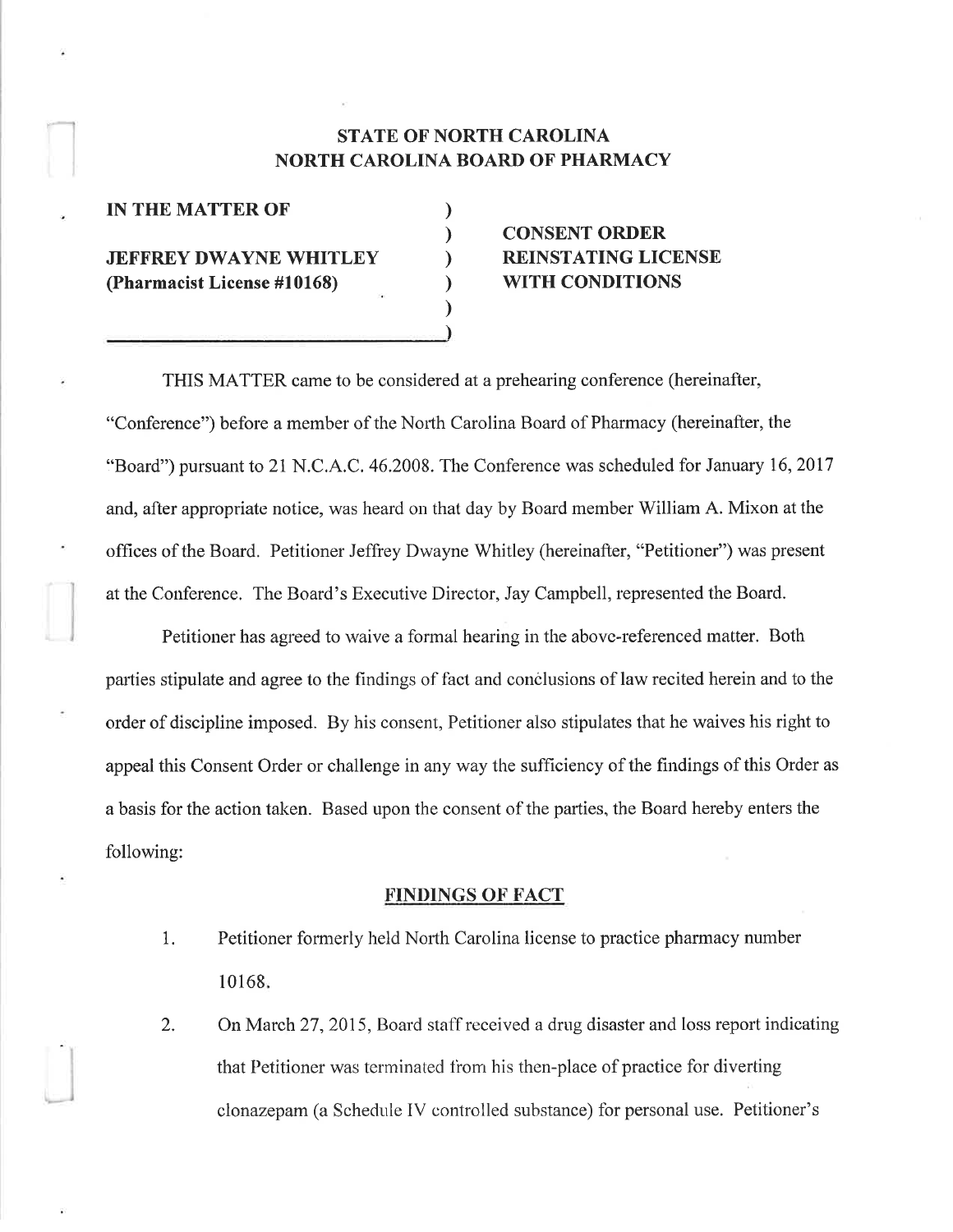physician was treating Petitioner with clonazepam. Petitioner accomplished his diversion by adding unauthorized refills to his clonazepam prescriptions, adding additional clonazepam tablets to his dispensed prescriptions, and, in at least one instance, creating a fraudulent prescription for clonazepam.

- $3.$ Petitioner admitted to the diversion. On June 8, 2015, Petitioner voluntary surrendered his license to practice pharrnacy.
- 4 Petitioner was charged criminally as a result of his diversion. Petitioner entered into a one-year deferred prosecution agreement and, after compliance with the terms of that defened prosecution agreement, all charges against him were dismissed in November 2016.
- $5.$ In May 2016, Petitioner inquired about potential reinstatement of licensure. Board staff suggested that he contact North Carolina Physicians Health Program ("NCPHP") for a review of court-ordered substance use assessment and monitoring, as well as a clinical assessment.
- On June 27, 2016, Petitioner was evaluated by NCPHP staff, which recommended a one-year monitoring contract to substantiate abstinence and monitor treatmenl. Petitioner did so. 6.
- 7 NCPHP reports that Petitioner has complied with all aspects of his monitoring contract, including random screening and counseling.
- $8.5$ NCPHP advocates for Petitioner's return to the practice of pharmacy, with appropriate conditions.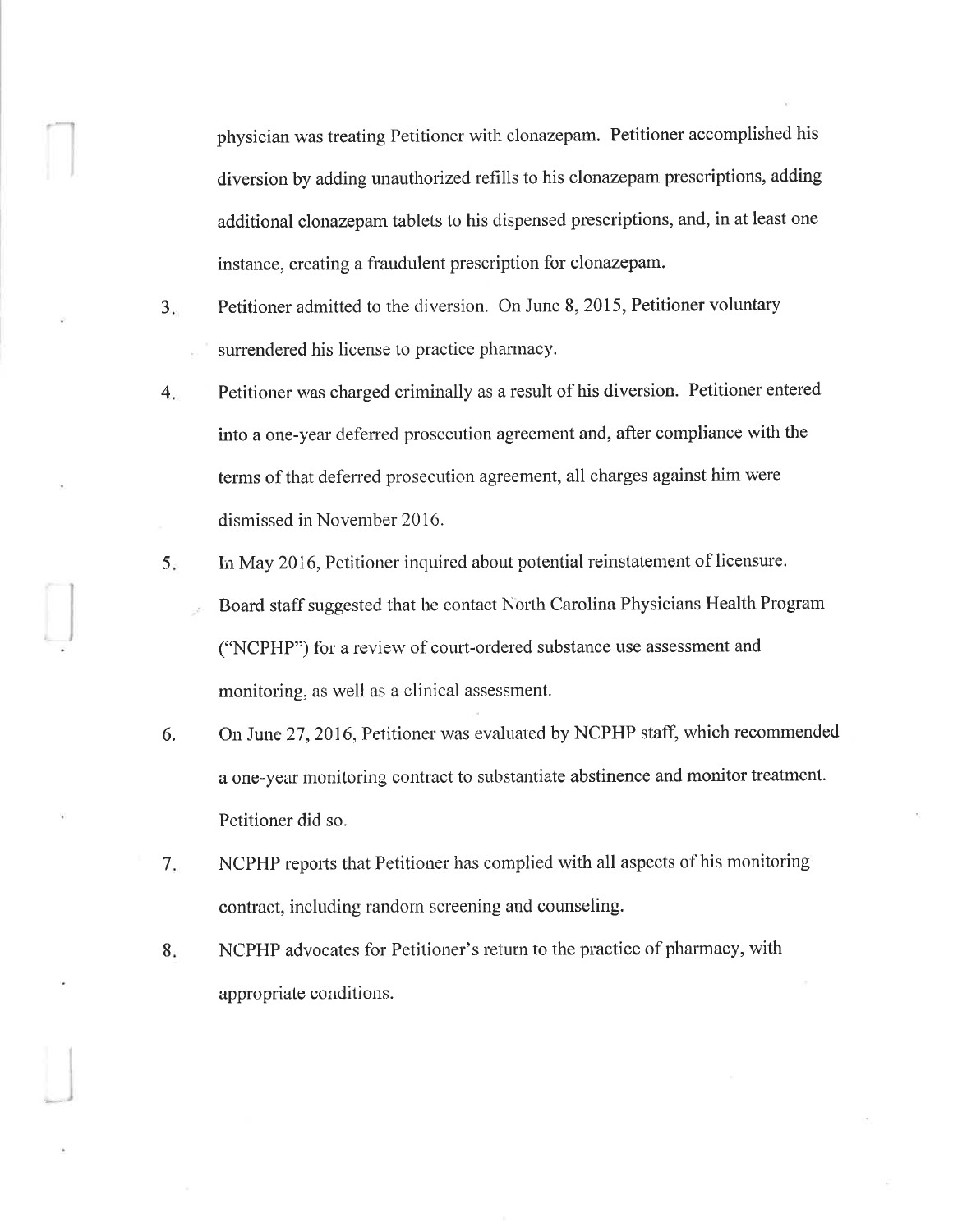### **CONCLUSIONS OF LAW**

The Board, in its discretion, concludes that Petitioner can safely resume the practice of pharmacy under the conditions stated below.

IT IS THEREFORE ORDERED that Petitioner's license to practice pharmacy is REINSTATED, SUBJECT TO THE FOLLOWING CONDITIONS:

- 1. Petitioner shall complete an Application to Reinstate a Lapsed or Inactive License and pay the appropriate fee.
- 2. As part of the Application to Reinstate a Lapsed or Inactive License, Petitioner shall provide proof that he has obtained thirty (30) hours of continuing education, sixteen (16) of which must be live or contact hours. These hours represent the continuing education obligation Petitioner
	- would have been required to meet to renew his pharmacy license for 2016 and 2017.
- 3. Petitioner shall successfully his NCPHP treatment and monitoring agreement.
- 4. For the duration of his NCPHP treatment and monitoring agreement, Petitioner shall obtain prior approval of all employment as a pharmacist from NCPHP.
- 5. For the duration of his NCPHP treatment and monitoring agreement, Petitioner may not be employed as a pharmacist more a number of hours per week approved by NCHPH as clinically consistent with Petitioner's recovery.

)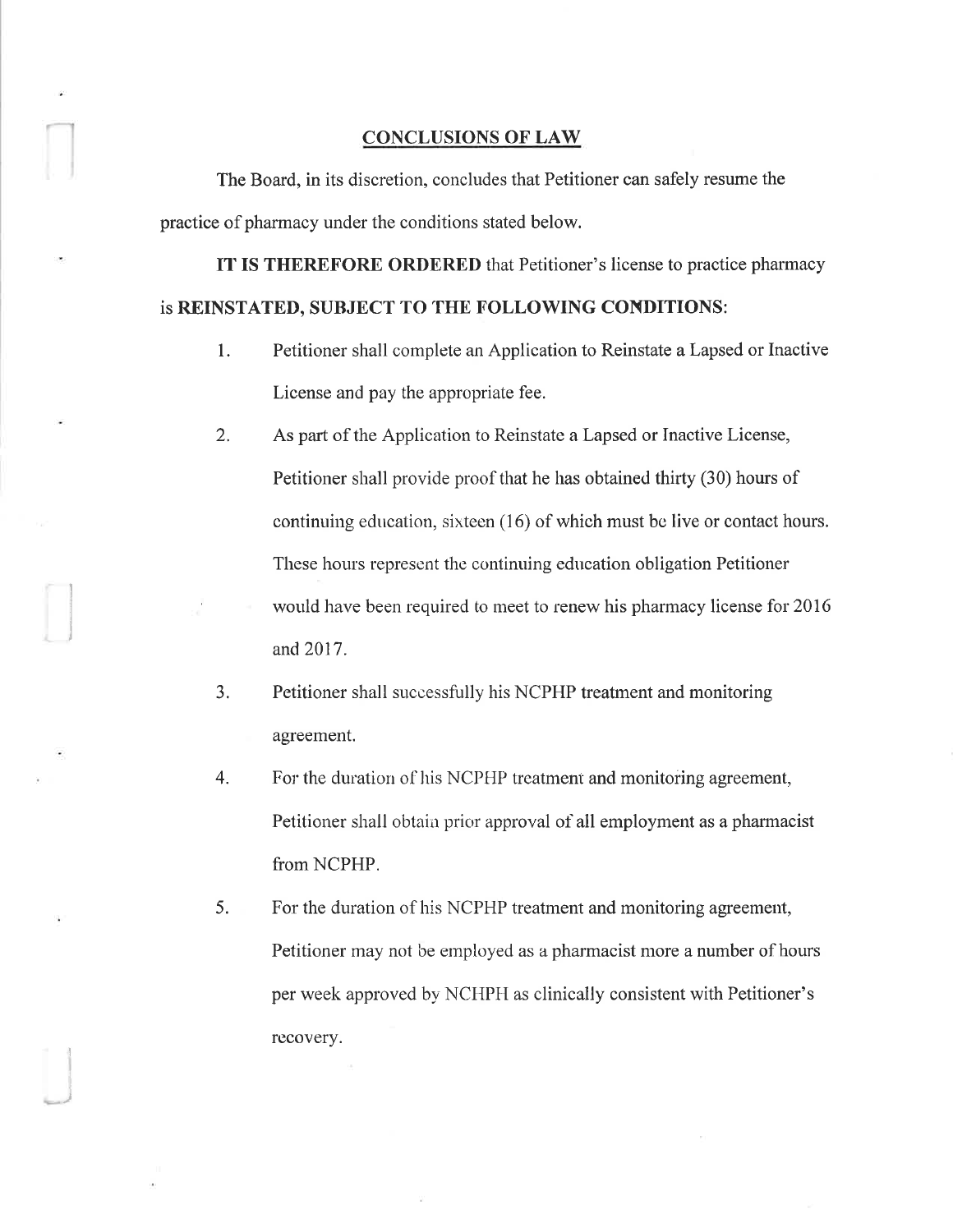- 6. For the duration of his NCPHP treatment and monitoring agreement, Petitioner may not serve as a pharmacist-manager unless NCPHP finds such service clinically consistent with Petitioner's recovery and notifìes the Board's Executive Director of that finding.
- 7 Petitioner shall be subject to unannounced drug screens to be performed at his expense by the Board or its agents, and shall supply urine, blood, hair, nail or any other bodily fluid or tissue sarnple required for the screening. Results of the screening shall not disclose the presence of any controlled substance, prescription drug, or alcohol that was not previous prescribed for Petitioner by a practitioner acting in the normal course of medical treatment of Petitioner.
- Petitioner shall authorize NCPHP and any treating physician or other health care provider to release Petitioner's medical records to the Board. 8
- Petitioner shall violate no laws governing the practice of pharmacy or the distribution of drugs.  $9.5$

10. Petitioner shall violate no rules or regulations of the Board.

t4. If Petitioner fails to comply with any term or condition of this Order, Petitioner may be subject to additional disciplinary action by the Board.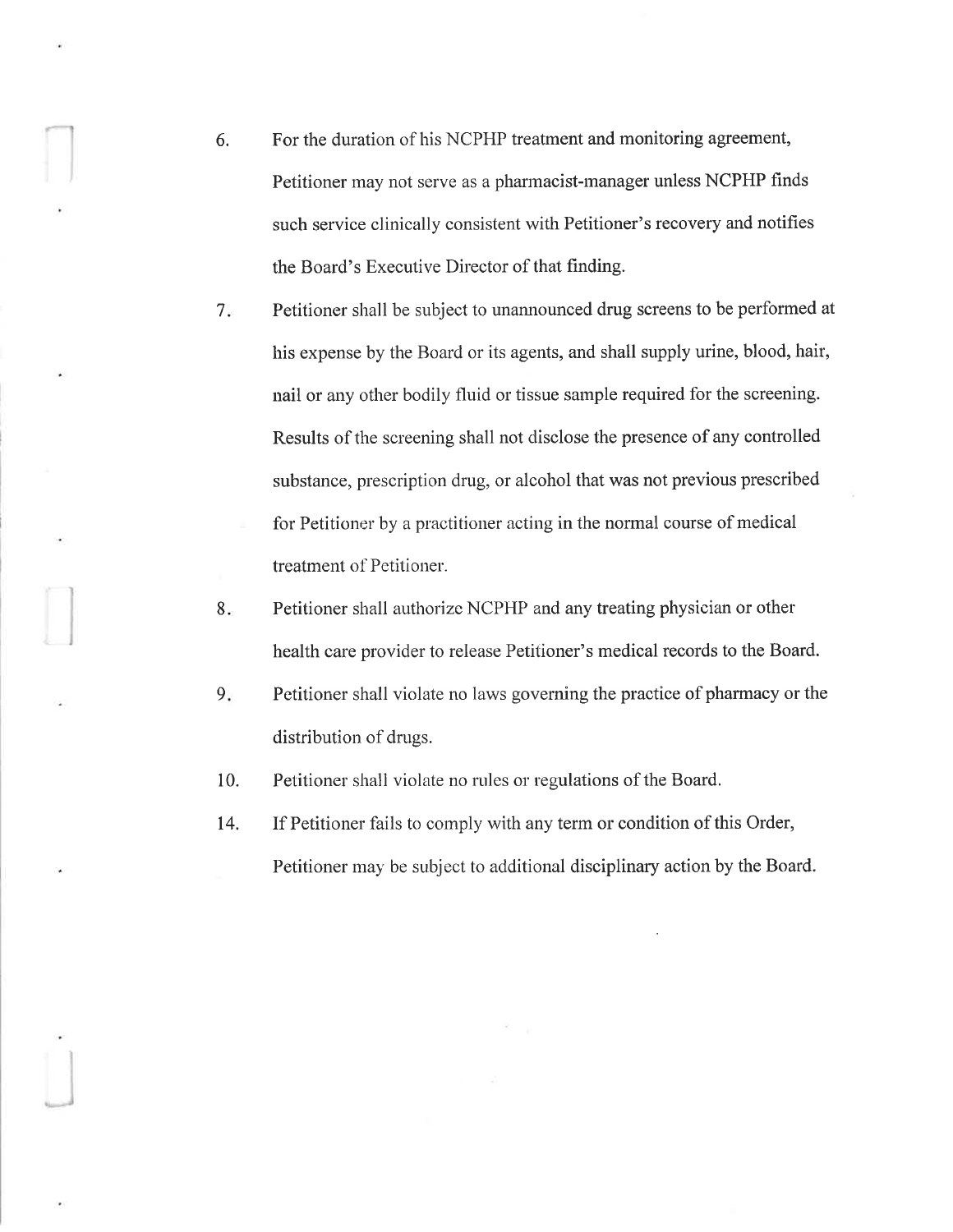This is the  $\frac{1}{\sqrt{2}}$  day of  $\frac{1}{\sqrt{2\pi}}$ , 2017

## NORTH CAROLINA BOARD OF PHARMACY

 $\overline{By:}$ Jack W. Campbell IV